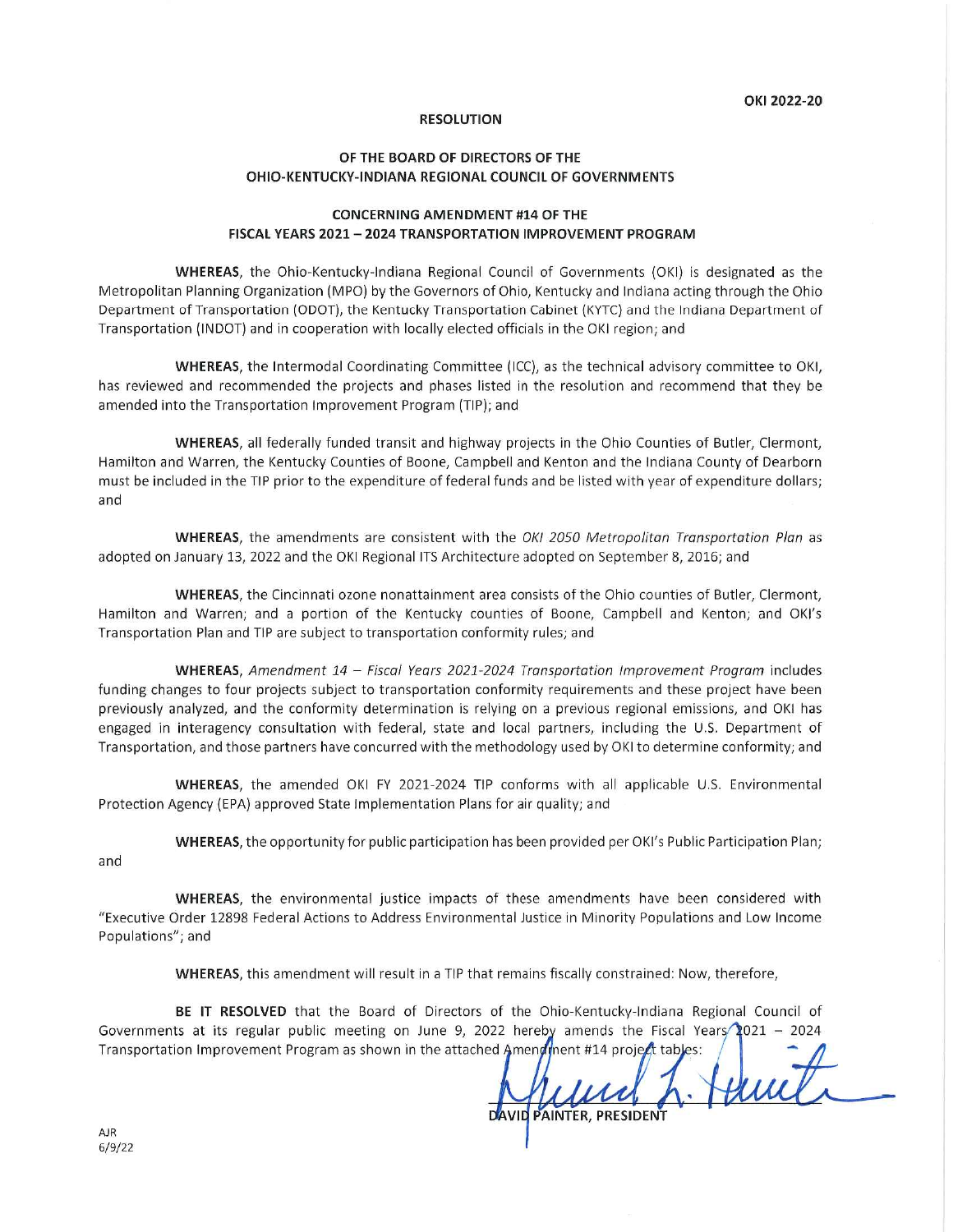|                    |                           |                                 | OHIO - KENTUCKY - INDIANA REGIONAL COUNCIL OF GOVERNMENTS FY21 - 24 TRANSPORTATION IMPROVEMENT PROGRAM |                  |                                                                                       |                                                    |                                                 |                                                      |                             |
|--------------------|---------------------------|---------------------------------|--------------------------------------------------------------------------------------------------------|------------------|---------------------------------------------------------------------------------------|----------------------------------------------------|-------------------------------------------------|------------------------------------------------------|-----------------------------|
|                    |                           |                                 | PROPOSED ACTIONS - Amendment #14 June 9, 2022<br><b>Location</b>                                       |                  | <b>Description</b>                                                                    |                                                    | <b>AQ conformity</b><br><b>Programmed costs</b> | <b>Sponsor</b>                                       | Award/<br><b>Let Date</b>   |
| <b>TIP ID</b>      | <b>MTP ID</b>             | <b>Facility</b>                 | <b>Fund Type Phase</b>                                                                                 |                  | <b>FY 21</b>                                                                          | <b>FY 22</b>                                       | <b>FY 23</b>                                    | <b>FY 24</b>                                         | <b>FUTR</b>                 |
| <b>Ohio</b>        |                           |                                 |                                                                                                        |                  |                                                                                       |                                                    |                                                 |                                                      |                             |
|                    |                           | Hamilton County                 |                                                                                                        |                  |                                                                                       |                                                    |                                                 |                                                      |                             |
| 105314             | 3359                      | <b>Western Hills</b>            | Western Approach to WHV                                                                                |                  |                                                                                       | Early Acquisition of RW. Fill and grade            |                                                 | Cincinnati<br>Exempt                                 | <b>FY23</b>                 |
|                    |                           | Viaduct Phase 1                 |                                                                                                        |                  |                                                                                       | western approach to the WHV.                       |                                                 |                                                      |                             |
|                    |                           |                                 | <b>TRAC</b>                                                                                            | <b>RW</b>        | 0                                                                                     | 0                                                  | 0                                               | 0                                                    | $\mathbf 0$                 |
|                    |                           |                                 | Local                                                                                                  | RW               | 0                                                                                     | 0                                                  | 0                                               | $\mathbf 0$                                          | $\mathbf 0$                 |
|                    |                           |                                 | OKI-STBG                                                                                               | <b>RW</b>        | 2,093,480                                                                             | $\mathbf{0}$                                       | $\mathbf{0}$                                    | $\mathbf 0$                                          | $\overline{0}$              |
|                    |                           |                                 | OKI-STBG                                                                                               | CO               | 0                                                                                     | 0                                                  | 2,240,000                                       | previously \$4,000,000                               | $\mathbf 0$                 |
|                    |                           |                                 | Local                                                                                                  | CO               | 0                                                                                     | 0                                                  | 1,103,284                                       | previously \$1,350,000                               | $\mathbf 0$                 |
| 117230             | 3359                      | Viaduct-Chem<br>Pack Demolition | HAM Western Hills Spring Grove Avenue                                                                  |                  | 2261 Spring Grove Avenue                                                              | Demolition of the Chem Pack building at            |                                                 | Exempt Cincinnati                                    | FY <sub>23</sub>            |
|                    | Add Project with OKI-STBG |                                 | OKI-STBG                                                                                               | CO.              | 0                                                                                     | 0                                                  | 1,600,000                                       | 0                                                    | $\mathbf{0}$                |
|                    | funds from PID 105314     |                                 | Local                                                                                                  | CO               | 0                                                                                     | 0                                                  | 400,000                                         | 0                                                    | $\mathbf{0}$                |
|                    |                           |                                 | OKI-STBG                                                                                               | <b>CE</b>        | 0                                                                                     | 0                                                  | 160,000                                         | 0                                                    | $\bf{0}$                    |
|                    |                           |                                 | Local                                                                                                  | <b>CE</b>        | 0                                                                                     | 0                                                  | 40,000                                          | 0                                                    | $\mathbf 0$                 |
|                    |                           | <b>Warren County</b>            |                                                                                                        |                  |                                                                                       |                                                    |                                                 |                                                      |                             |
| 113634             | 3678                      | SR 741                          | Between Cox-Smith Road and<br>Spy Glass Hill Road                                                      | shared use path. | Widen to two lanes each direction with<br>at all intersections. Includes sidewalk and | traffic calming medians and left turn lanes exempt | Non-<br>Mason                                   | 3Q23                                                 |                             |
|                    |                           |                                 | Local                                                                                                  | PE               | 0                                                                                     | 0                                                  | 0                                               | 0                                                    | $\mathbf 0$                 |
|                    |                           |                                 | OKI-STBG                                                                                               | <b>RW</b>        | 0                                                                                     | 300,000                                            | 0                                               | 0                                                    | $\mathbf 0$                 |
|                    |                           |                                 | Local                                                                                                  | <b>RW</b>        | 0                                                                                     | 200,000                                            | $\mathbf{0}$                                    | 0                                                    | $\mathbf 0$                 |
|                    |                           |                                 | OKI-CRRSAA                                                                                             | CO               | 0                                                                                     | 0                                                  | 1,860,675                                       | 0                                                    | $\mathbf 0$                 |
|                    |                           |                                 | OKI-STBG                                                                                               | CO               | 0                                                                                     | 0                                                  | 1,115,263                                       | $\mathbf 0$                                          | $\mathbf 0$                 |
|                    |                           |                                 | Local                                                                                                  | CO               | $\mathbf{0}$                                                                          | $\mathbf{0}$                                       | 6,366,212                                       | previously \$3,582,667                               | $\boxed{0}$                 |
| <b>Kentucky</b>    |                           |                                 |                                                                                                        |                  |                                                                                       |                                                    |                                                 |                                                      |                             |
|                    |                           | Boone County                    |                                                                                                        |                  |                                                                                       |                                                    |                                                 |                                                      |                             |
| 6-80001            | 9879                      | KY 237                          | Cardinal Cove and Graves Rd                                                                            |                  |                                                                                       | Cardinal Cove and Graves Road                      |                                                 | Expansion of roundabouts along KY 237 at Exempt KYTC | <b>UNSC</b>                 |
|                    |                           |                                 | <b>STBG</b>                                                                                            | <b>RW</b>        | 0                                                                                     | 1,544,000                                          | 0                                               | 0                                                    | $\mathbf 0$                 |
| <b>Add Project</b> |                           |                                 | State<br><b>STBG</b>                                                                                   | <b>RW</b><br>UT  | 0<br>0                                                                                | 386,000<br>800,000                                 | 0<br>0                                          | 0<br>$\Omega$                                        | $\bf{0}$                    |
|                    |                           |                                 | <b>State</b>                                                                                           | UT               | 0                                                                                     | 200,000                                            | 0                                               | 0                                                    | $\mathbf 0$<br>$\mathbf{0}$ |
|                    |                           |                                 | Uncommitted                                                                                            | CO               | 0                                                                                     | 0                                                  | 0                                               | 0                                                    | 4,500,000                   |
| 6-80101            | 9876                      | KY 18 (Burlington<br>Pike)      | KY 237 to IR 71/75                                                                                     |                  | Convert to Super Street                                                               |                                                    |                                                 | Exempt KYTC                                          | <b>UNSC</b>                 |
|                    |                           |                                 | SPP                                                                                                    | D                | 0                                                                                     | 1,930,000                                          | 0                                               | 0                                                    | $\mathbf 0$                 |
|                    |                           |                                 | <b>STBG</b>                                                                                            | <b>RW</b>        | 0                                                                                     | 2,400,000                                          | 0                                               | 0                                                    | $\mathbf 0$                 |
| Add RW, UT         |                           |                                 | State                                                                                                  | <b>RW</b>        | 0                                                                                     | 600,000                                            | 0                                               | 0                                                    | $\bf{0}$                    |
| and CO             |                           |                                 | <b>STBG</b>                                                                                            | UT               | 0                                                                                     | 1,200,000                                          | 0                                               | 0                                                    | $\bf{0}$                    |
| phases             |                           |                                 | State                                                                                                  | UT               | 0                                                                                     | 300,000                                            | 0                                               | 0                                                    | $\pmb{0}$                   |
|                    |                           |                                 | <b>STBG</b>                                                                                            | CO               | 0                                                                                     | 0                                                  | 10,272,000                                      | 0                                                    | $\pmb{0}$                   |
| 6-80102            | 9892                      | KY 3060<br>(Frogtown Rd)        | <b>State</b><br>US 42 to US 25                                                                         | CO               | 0                                                                                     | 0<br>Address Safety and Congestion                 | 2,568,000                                       | $\mathbf{0}$<br>Exempt KYTC                          | $\mathbf 0$<br><b>UNSC</b>  |
|                    |                           |                                 | <b>SPP</b>                                                                                             | D                | 0                                                                                     | 3,000,000                                          | 0                                               | 0                                                    | $\mathbf 0$                 |
| <b>Add RW</b>      |                           |                                 | <b>STBG</b>                                                                                            | <b>RW</b>        | 0                                                                                     | 0                                                  | 10,400,000                                      | 0                                                    | $\mathbf 0$                 |
| phase              |                           |                                 | State                                                                                                  | <b>RW</b>        | 0                                                                                     | 0                                                  | 2,600,000                                       | 0                                                    | $\mathbf 0$                 |
|                    |                           |                                 | Uncommitted                                                                                            | UT               | 0                                                                                     | 0                                                  | 0                                               | 0                                                    | 2,000,000                   |
|                    |                           |                                 | Uncommitted                                                                                            | CO               | 0                                                                                     | 0                                                  | 0                                               | 0                                                    | 20,000,000                  |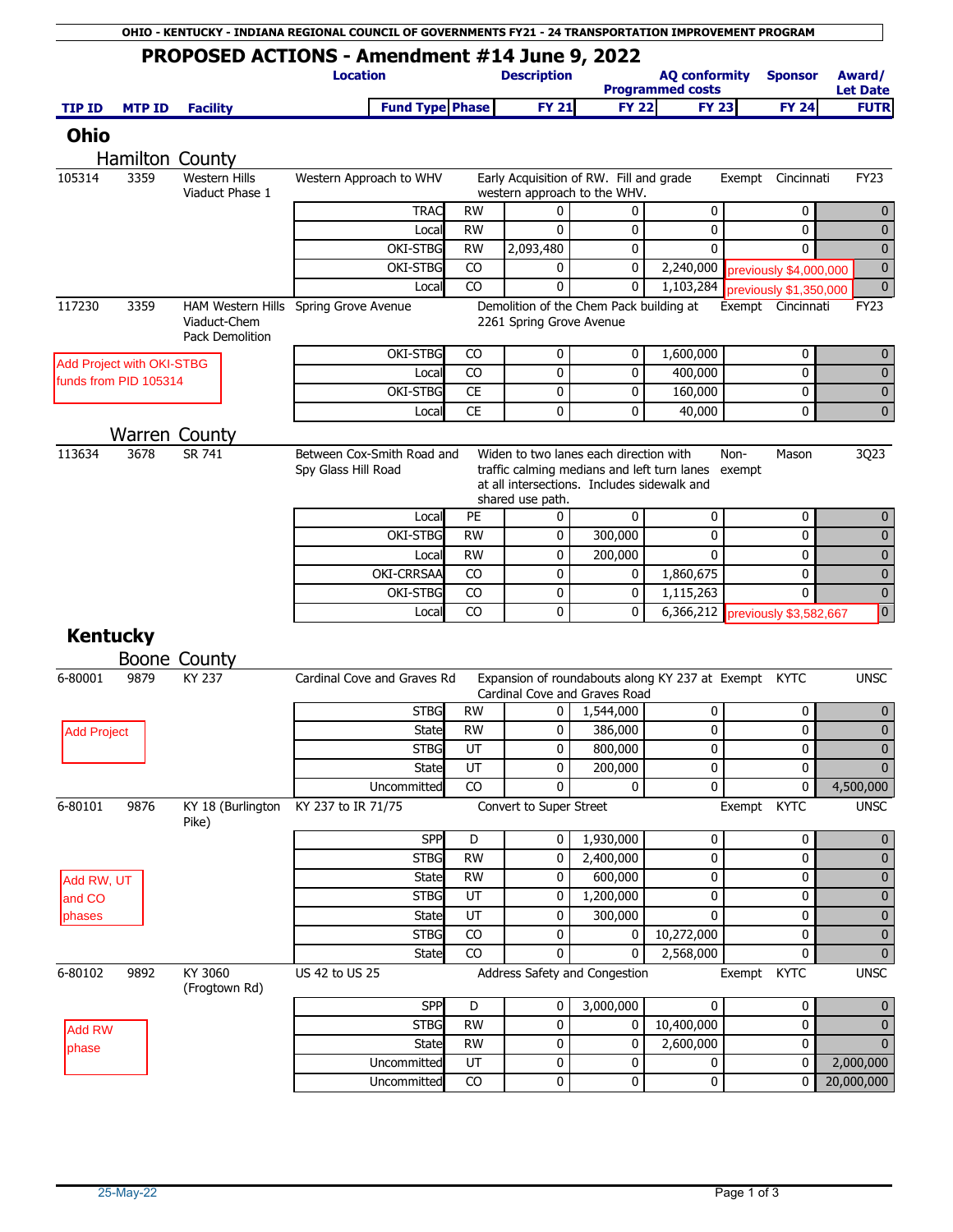|                      |                      |                             | <b>Location</b>                                                                                                                             |                 | <b>Description</b>       |                                                                                   | <b>AQ conformity</b><br><b>Programmed costs</b>  | <b>Sponsor</b>                       | Award/<br><b>Let Date</b>       |
|----------------------|----------------------|-----------------------------|---------------------------------------------------------------------------------------------------------------------------------------------|-----------------|--------------------------|-----------------------------------------------------------------------------------|--------------------------------------------------|--------------------------------------|---------------------------------|
| <b>TIP ID</b>        | <b>MTP ID</b>        | <b>Facility</b>             | <b>Fund Type Phase</b>                                                                                                                      |                 | <b>FY 21</b>             | <b>FY 22</b>                                                                      | <b>FY 23</b>                                     | <b>FY 24</b>                         | <b>FUTR</b>                     |
| 6-80209              | 9918                 | KY 237                      | Litton Lane intersection                                                                                                                    |                 |                          |                                                                                   | Improve access to KY 237 for Litton Lane. Exempt | <b>KYTC</b>                          | <b>UNSC</b>                     |
|                      |                      |                             | <b>STBG</b>                                                                                                                                 | D               | $\mathbf{0}$             | 432,800                                                                           | 0                                                | 0                                    | 0                               |
| <b>Add Project</b>   |                      |                             | State                                                                                                                                       | D               | 0                        | 108,200                                                                           | 0                                                | $\mathbf{0}$                         | $\Omega$                        |
|                      |                      |                             | Uncommitted                                                                                                                                 | <b>RW</b>       | 0                        | 0                                                                                 | 0                                                | 2,894,000                            | $\Omega$                        |
|                      |                      |                             | Uncommitted                                                                                                                                 | UT              | 0                        | 0                                                                                 | 0                                                | 0                                    | 337,000                         |
|                      |                      |                             | Uncommitted                                                                                                                                 | CO              | $\mathbf 0$              | 0                                                                                 | 0                                                | 0                                    | 3,581,600                       |
|                      | Campbell County      |                             |                                                                                                                                             |                 |                          |                                                                                   |                                                  |                                      |                                 |
| 6-8105.07            | 5027                 |                             | I-275/AA Connector Johns Hill Road to AA Highway                                                                                            |                 |                          | New road connecting the AA highway to                                             |                                                  | <b>KYTC</b><br>Non-                  | <b>FY25</b>                     |
|                      |                      |                             | (KY 9)                                                                                                                                      |                 |                          | end of new construction just south of<br>John's Hill Rd (D under 6-8105.06)       |                                                  | exempt                               |                                 |
| <b>Add RW</b>        |                      |                             | <b>STBG</b>                                                                                                                                 | <b>RW</b>       | 0                        | 0                                                                                 | 1,520,000                                        | 0                                    |                                 |
| phase                |                      |                             | <b>State</b>                                                                                                                                | <b>RW</b>       | 0                        | 0                                                                                 | 380,000                                          | $\mathbf 0$                          |                                 |
|                      |                      |                             | Uncommitted                                                                                                                                 | UT              | 0                        | 0                                                                                 | 0                                                | $\mathbf 0$                          | 1,760,000                       |
|                      |                      |                             | Uncommitted                                                                                                                                 | CO              | 0                        | 0                                                                                 | 0                                                | 0                                    | 12,410,000                      |
|                      | Kenton County        |                             |                                                                                                                                             |                 |                          |                                                                                   |                                                  |                                      |                                 |
| 6-1086               | 9910                 | 4th Street Bridge<br>(KY 8) | Over Licking River on West 4th Address deficiencies of bridge, additional<br>Street in Covington/Newport at lane WB<br>Kenton/Campbell line |                 |                          |                                                                                   |                                                  | <b>KYTC</b><br>Non-<br>exempt        | <b>FY24</b>                     |
|                      |                      |                             | <b>NHPP</b>                                                                                                                                 | D               | 3,512,000                | 0                                                                                 | 0                                                | 0                                    | $\mathbf{0}$                    |
|                      | Add CO phase and     |                             | <b>State</b>                                                                                                                                | D               | 878,000                  | 0                                                                                 | $\Omega$                                         | 0                                    | $\Omega$                        |
|                      | change funding type. |                             | <b>BRO</b>                                                                                                                                  | <b>RW</b>       | 0                        | 0                                                                                 | 2,152,000                                        | 0                                    | $\Omega$                        |
|                      |                      |                             | <b>State</b>                                                                                                                                | <b>RW</b><br>UT | 0                        | 0                                                                                 | 538,000                                          | 0                                    | $\Omega$                        |
|                      |                      |                             | <b>BRO</b>                                                                                                                                  | UT              | 0<br>$\mathbf 0$         | 0                                                                                 | 1,016,000                                        |                                      | previously in FY24, same amount |
|                      |                      |                             | <b>BRO</b><br><b>BRO</b>                                                                                                                    | CO              | 0                        | 0<br>0                                                                            | 254,000<br>0                                     |                                      | previously in FY24, same amount |
|                      |                      |                             | <b>State</b>                                                                                                                                | CO              | $\Omega$                 | 0                                                                                 | 0                                                | 12,000,000<br>3,000,000              | 39,264,000<br>9,816,000         |
| $6 - 162.4$          | 9866                 | KY 536                      | Williamswood Rd/Calvary Drive Improve safety and reduce congestion,<br>to KY 17                                                             |                 | alignment                | widen to 2 lanes each direction on new                                            |                                                  | <b>KYTC</b><br>Non-<br>exempt        | <b>FY26</b>                     |
|                      | Adjust funding years |                             | <b>STBG</b>                                                                                                                                 | <b>RW</b>       | $\mathbf 0$              | 0                                                                                 | 0                                                | 4,000,000                            | 7,184,000                       |
| and amount           |                      |                             | <b>State</b>                                                                                                                                | <b>RW</b>       | 0                        | 0                                                                                 | 0                                                | 1,000,000                            | 1,796,000                       |
|                      |                      |                             | <b>STBG</b>                                                                                                                                 | UT              | 0                        | 0                                                                                 | 0                                                | 0                                    | 1,400,000                       |
|                      |                      |                             | State                                                                                                                                       | UT              | 0                        | 0                                                                                 | 0                                                | 0                                    | 350,000                         |
|                      |                      |                             | Uncommitted                                                                                                                                 | CO              | 0                        | 0                                                                                 | 0                                                | 0                                    | 23,790,000                      |
| 6-359<br>Add Project | O/M                  | KY 17                       | Scott Street/Greenup Street<br>and Madison Pike in Covington                                                                                |                 | and upgrade Madison Pike | Convert Scott Street/Greenup Street (KY<br>17) one-way couplet to two-way streets | Exempt KYTC                                      | FY <sub>23</sub>                     |                                 |
|                      |                      |                             | <b>STBG</b>                                                                                                                                 | CO              | 0                        | 0                                                                                 | 2,000,000                                        | 0                                    | 0                               |
|                      |                      |                             | <b>State</b>                                                                                                                                | CO              | 0                        | $\Omega$                                                                          | 500,000                                          | 0                                    | $\Omega$                        |
| 6-450                | 9826                 | KY 1303<br>(Turkeyfoot Rd)  | Between Dudley Rd and US 25<br>(Dixie Hwy)                                                                                                  |                 | along Turkeyfoot Road    | Improve safety and reduce congestion                                              |                                                  | Exempt KYTC                          | <b>UNSC</b>                     |
|                      |                      |                             | <b>STBG</b>                                                                                                                                 | D               | 0                        | 0                                                                                 | 2,800,000                                        | previously \$3,500,000 in FY21       |                                 |
|                      | Adjust funding years |                             | <b>State</b>                                                                                                                                | D               | 0                        | 0                                                                                 |                                                  | 700,000 previously \$875,000 in FY21 |                                 |
| and amount           |                      |                             | <b>STBG</b>                                                                                                                                 | <b>RW</b>       | 0                        |                                                                                   | previously \$3,680,000 in FY22                   |                                      | 2,944,000                       |
|                      |                      |                             | <b>State</b>                                                                                                                                | <b>RW</b>       | 0                        |                                                                                   | previously \$920,000 in FY22                     |                                      | 736,000                         |
|                      |                      |                             | <b>STBG</b>                                                                                                                                 | UT              | 0                        |                                                                                   | previously \$2,600,000 in FY23                   |                                      | 2,080,000                       |
| 6-80002              | 9878                 |                             | <b>State</b><br>KY 236 (Stevenson Alice Street to Jacqueline Drive Reconstruction                                                           | UT              | 0                        |                                                                                   | previously \$650,000 in FY23                     | Exempt KYTC                          | 520,000<br><b>FY24</b>          |
|                      |                      | Rd)                         | <b>STBG</b>                                                                                                                                 | D               | 0                        | 1,328,000                                                                         |                                                  | 0                                    |                                 |
|                      |                      |                             | <b>State</b>                                                                                                                                | D               | 0                        | 332,000                                                                           | previously \$840,000 SPP<br>0                    | $\mathbf 0$                          | 0                               |
| phases               | Add RW and CO        |                             | <b>STBG</b>                                                                                                                                 | <b>RW</b>       | 0                        | 0                                                                                 | 1,304,000                                        | 0                                    | 0                               |
|                      |                      |                             | <b>State</b>                                                                                                                                | <b>RW</b>       | 0                        | 0                                                                                 | 326,000                                          | $\mathbf{0}$                         | $\Omega$                        |
|                      |                      |                             | <b>STBG</b>                                                                                                                                 | CO              | $\pmb{0}$                | 0                                                                                 | 0                                                | 5,160,000                            | $\mathbf{0}$                    |
|                      |                      |                             | State                                                                                                                                       | CO              | $\overline{0}$           | 0                                                                                 | 0                                                | 1,290,000                            | $\pmb{0}$                       |
|                      |                      |                             |                                                                                                                                             |                 |                          |                                                                                   |                                                  |                                      |                                 |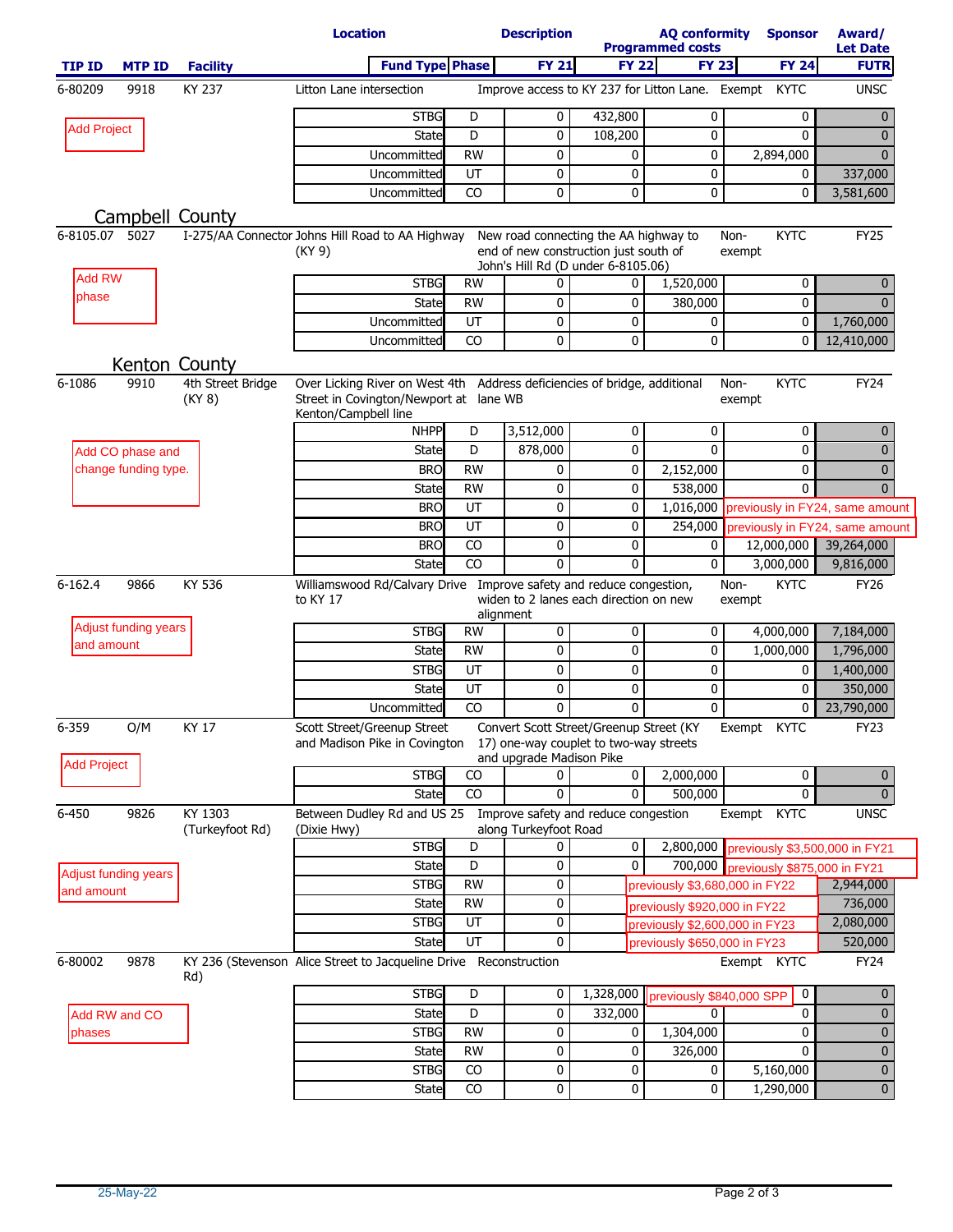|                                |                 | <b>Location</b>                                          |           | <b>Description</b> |              | <b>AQ conformity</b><br><b>Programmed costs</b> | <b>Sponsor</b>                     | Award/<br><b>Let Date</b> |  |
|--------------------------------|-----------------|----------------------------------------------------------|-----------|--------------------|--------------|-------------------------------------------------|------------------------------------|---------------------------|--|
| <b>MTP ID</b><br><b>TIP ID</b> | <b>Facility</b> | <b>Fund Type Phase</b>                                   |           | <b>FY 21</b>       | <b>FY 22</b> | <b>FY 23</b>                                    | <b>FY 24</b>                       | <b>FUTR</b>               |  |
| <b>Indiana</b>                 |                 |                                                          |           |                    |              |                                                 |                                    |                           |  |
| Dearborn County                |                 |                                                          |           |                    |              |                                                 |                                    |                           |  |
| O/M<br>1802885                 | Sneakville Road | Bridge $#64$ , 0.53 miles east of<br>Mount Pleasant Road |           | Bridge replacement |              |                                                 | Dearborn<br>Exempt<br>County       | <b>FY25</b>               |  |
|                                |                 | Local Bridge                                             | PE        | 57,360             | 186,400      | 0                                               | 0                                  |                           |  |
| Adjust funding                 |                 | Local                                                    | <b>PE</b> | 14,340             | 46,600       | 0                                               | 0                                  | O                         |  |
| amount and years,              |                 | Local Bridge                                             | <b>RW</b> | 0                  | 0            | 141,640                                         | previously \$108,000 in FY22       |                           |  |
| ladd RW-services.              |                 | Locall                                                   | <b>RW</b> | 0                  | 0            |                                                 | 35,410 previously \$27,000 in FY22 |                           |  |
| move CO from FY24              |                 | Local Bridge                                             | UT        | 0                  | 0            | 200,000                                         |                                    |                           |  |
| to FY25                        |                 | Locall                                                   | UT        | 0                  | 0            | 50,000                                          | 0                                  |                           |  |
|                                |                 | Local Bridge                                             | CO        | 0                  | $\Omega$     |                                                 | previously in FY24                 | 1,012,000                 |  |
|                                |                 | Local                                                    | CO        | 0                  | $\Omega$     |                                                 | previously in FY24                 | 253,000                   |  |

O/M - Non capacity projects are consistent with the operations/maintenance aspects of the MTP. See OKI 2050 MTP, http://2050.oki.org .